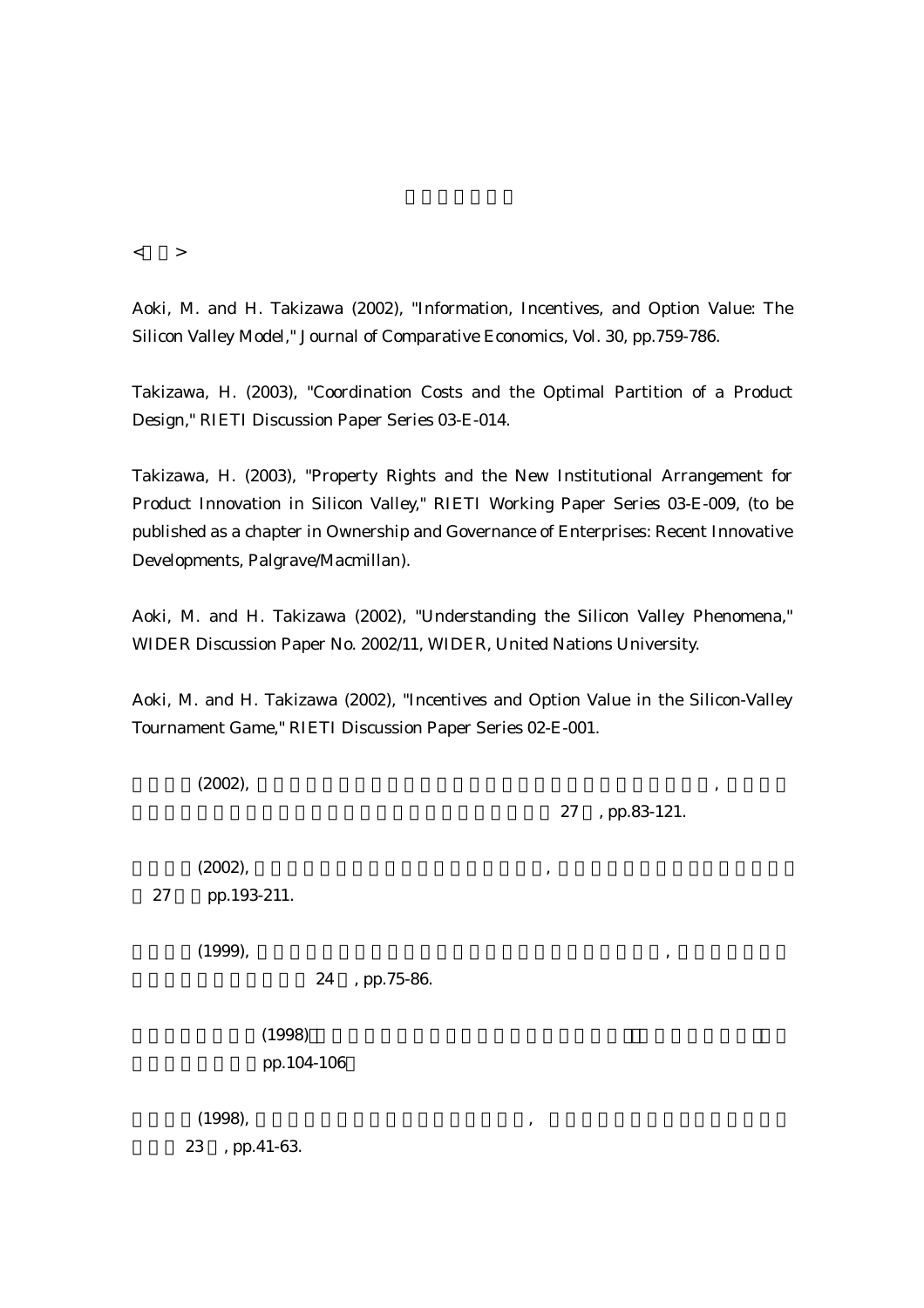Shimizu, T. and H. Takizawa (1997), "An Algorithmic Approach to the Foundations of Nash Equilibrium," presented at the 15th Arne Ryde Symposium on Focal Point.

Takizawa, H. (1996), "Bounded Rationality in Game Theory," Information Processing Society of Japan, Proceedings Vol.96, No.105, pp.27-36.



Aoki, M. and H. Takizawa (2003), "Modularity in Industrial Architecture: Its Relevance to Efficiency and Innovation Capability," mimeo. RIETI.

Kawagoe, T. and H. Takizawa (2002), "Instability of Babbling Equilibria in Cheap Talk Games: Some Experimental Results," mimeo, Toyo University.

Takizawa, H. (2000), "The Cost of Troubleshooting and Modularization," mimeo. Toyo University.

 $\lt$  >

| (2001), | <b>NTT</b><br>the contract of the contract of the contract of the contract of the contract of |  |
|---------|-----------------------------------------------------------------------------------------------|--|
|---------|-----------------------------------------------------------------------------------------------|--|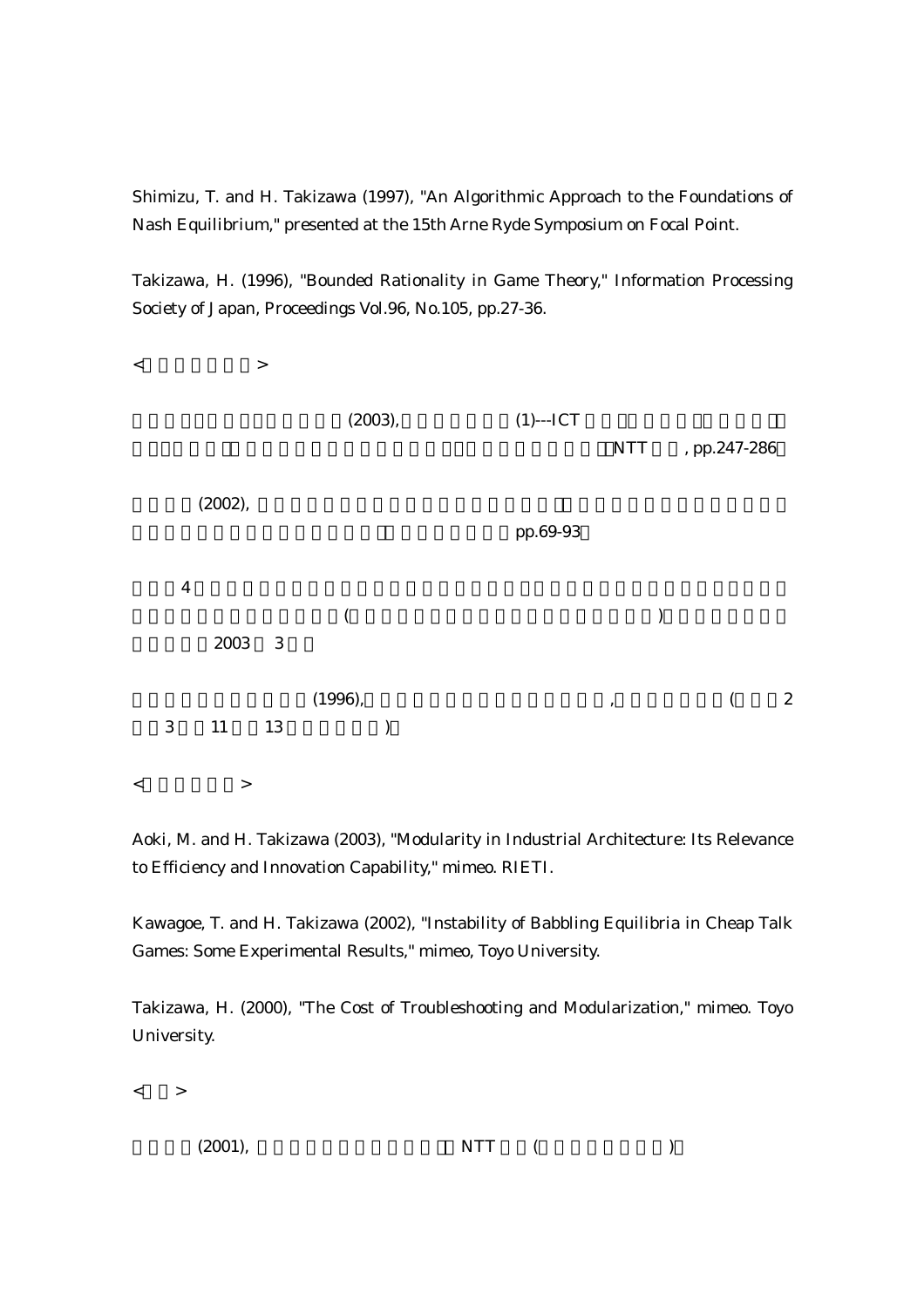$\langle \qquad \rangle$  $(2003)$ ,  $(2003)$ 4 , pp.46-49.  $(2002)$ ,  $($   $,$   $)$ .  $(2002)$ ,  $($   $,$   $)$ . (1998)  $1998/4/25$   $p.92$  $(1998)$ ,  $---$ (38)  $\,$ , pp.65-70.  $(1997)$   $1997/5$ pp.36-39.  $(1996),$   $1996/3$ pp.6-12  $\langle$  >  $(2003)$  2003 4 , p.119  $(1998)$ 1998/3/21 p.120.  $(1998)$ ,  $(1998)$ 1998/2/14 p.95.  $(1998)$  $1998/1/17$  p.67.  $(1997)$